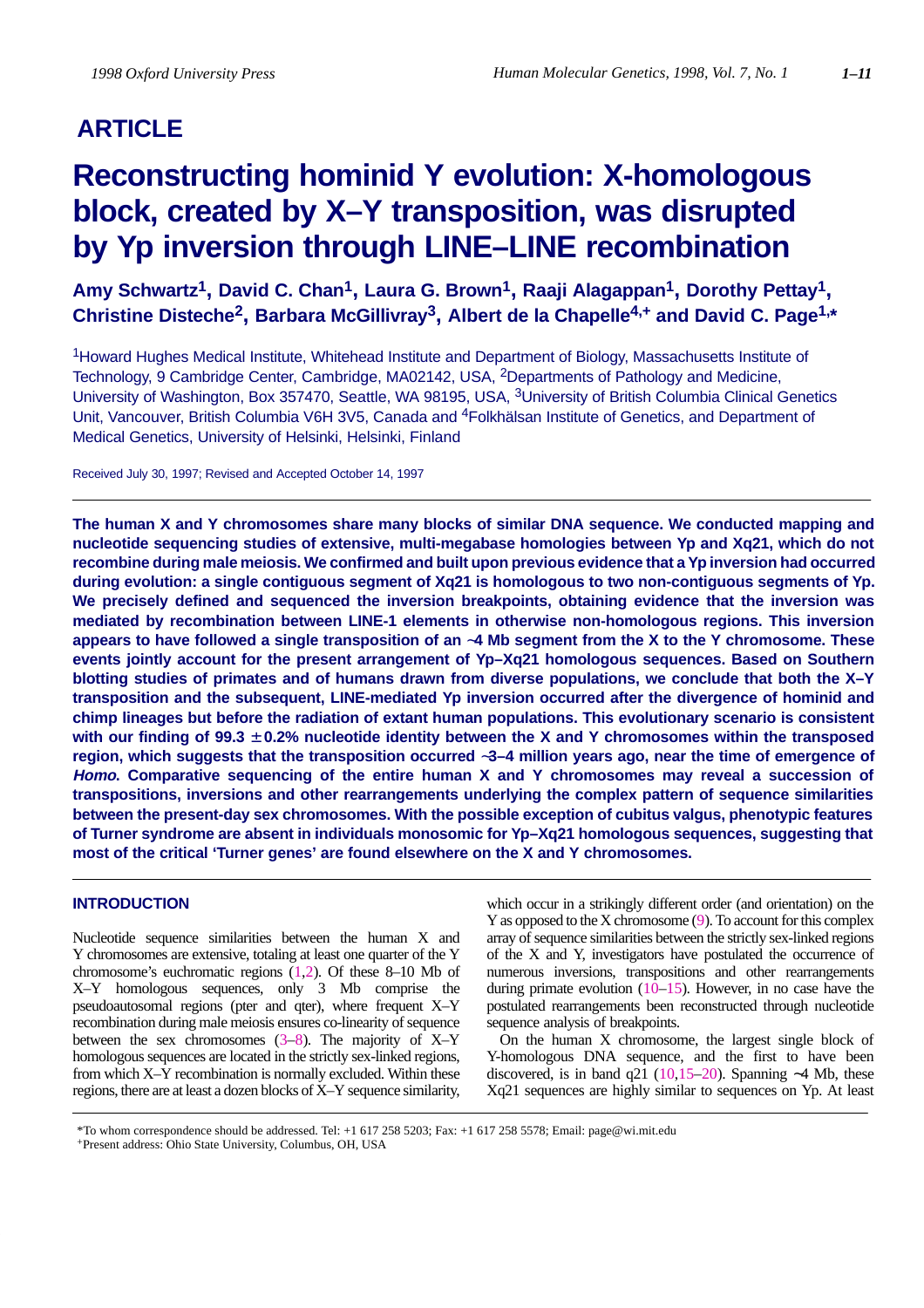some of these Xq21-homologous sequences are present on Yp by virtue of an X–Y transposition that occurred during human evolution, after divergence of human from chimpanzee and gorilla lineages (10,13,18). However, while the Y-homologous sequences form a single contiguous block in Xq21, the corresponding sequences on Yp are divided into two non-contiguous segments separated by several megabases of Y-specific DNA (2,13,

**Table 1.** Xq21–Yp DNA loci studied

15,19,20). This bipartite arrangement of Xq21-homologous sequences on Yp can be explained most economically by a single transposition followed by a Yp inversion (13,15). We set out to reconstruct conclusively the evolutionary history of these extensive Xq21–Yp homologies by comparative nucleotide sequence analysis of the human sex chromosomes at selected sites within and bordering the homologous regions.

| STS   | GenBank accession Nos |            |            | X-Y nucl       | Locus          | Plasmid or phage clone<br>Southern blotting |                    |                |                      |              | Reference                 |                  |              |
|-------|-----------------------|------------|------------|----------------|----------------|---------------------------------------------|--------------------|----------------|----------------------|--------------|---------------------------|------------------|--------------|
| namea | <b>STS</b>            | Y sequence | X sequence | subst./# nucl. |                | Name                                        | insert kb/         | Vector         | Hyb.                 | Restrict.    | Restriction fragment (kb) |                  |              |
|       |                       |            |            | compared       |                |                                             | restriction enzyme |                | string. <sup>b</sup> | enzyme       | Y-specific                | X-specific       |              |
|       |                       |            |            |                |                | $\lambda$ OX18                              | $3.5/H$ indIII     | $\lambda$ 2010 | $\, {\bf P}$         | TaqI         | 2.3                       |                  | 26           |
|       |                       |            | AF008133   |                |                | pDP1015                                     | 5/EcoRI            | pBluescript    | $\, {\bf P}$         | EcoRI        | 6(4A) & 8(1B)             | 5                | this report  |
|       |                       |            |            |                |                |                                             |                    |                |                      | or TaqI      | 5.2(4A)                   | 13               |              |
|       |                       |            | AF008131   | 4/163          |                | pDP1094                                     | $7.3/H$ indIII     | pBluescript    |                      |              |                           |                  | this report  |
| sXY20 | G11978                |            |            |                | DXYS42         | pDP307                                      | $0.9/H$ ind $III$  | pUC13          | H                    | PstI         | 3.4                       | 5                | 1,26         |
|       |                       |            |            |                |                | $\lambda$ BER38                             | 1.5/EcoRI          | λEMBL3A        | H                    | TaqI         | 5.3                       | 3.2              | 26           |
| sXY21 | G11980                | AF005954   | AF005953   | 2/221          | DXYS69         | pDP522b                                     | 2.1/BamHI          | pUC13          | H                    | TaqI         | 2.4                       | 3.2              | 1            |
| sXY22 | G31353                | AF005956   | AF005955   | 2/231          | <b>DXYS106</b> |                                             |                    |                |                      |              |                           |                  | $\mathbf{1}$ |
| sXY23 | G11966                | AF005957   | AF005957   | 0/99           | DXYS107        |                                             |                    |                |                      |              |                           |                  | $\mathbf{1}$ |
|       |                       |            |            |                | DXYS23         | pDP132                                      | $3.5/H$ indIII     | pUC13          | Η                    | TaqI         | 4.3 or 7                  | 3.2(intensity)   | this report  |
| sXY24 | G31354                |            |            |                | DXYS5          | p47a                                        | 2.3/EcoRI          | pBR327         | $\mathbf M$          | TaqI         | 3.0                       | 8                | 1,18         |
|       |                       |            |            |                | DXYS5          | p47z                                        | 2.3/EcoRI          | pBR327         | M                    | TaqI         | 4.3                       | 1.5 and 3.3      | 16           |
| sXY25 | G31355                |            |            |                | <b>DXYS108</b> |                                             |                    |                |                      |              |                           |                  | $\mathbf{1}$ |
| sXY26 | G31356                | AF005958   | AF005958   | 0/170          | DXYS109        |                                             |                    |                |                      |              |                           |                  | $\mathbf{1}$ |
| sXY27 | G31357                |            |            |                | DXYS10         | p41a                                        | 0.7/EcoRI          | pBR322         | H                    | MspI         | 2.4                       | 2.7              | 1,6          |
| sXY28 | G11967                | AF005960   | AF005959   | 1/168          | DXYS110        | $\lambda$ 215                               | $2.1/H$ ind $III$  | λCharon 21A    | H                    | TaqI         | 5.5                       | 4.3              | 1            |
| sXY29 | G11968                | AF005962   | AF005961   | 2/214          | <b>DXYS111</b> |                                             |                    |                |                      |              |                           |                  | $\mathbf{1}$ |
|       |                       |            |            |                |                | $\lambda$ 622                               | $7.3/H$ indIII     | λCharon 21A    | H                    | HindIII      | 7.3                       | 2.8 and 6.3      | this report  |
| sXY30 | G12026                |            |            |                | DXYS112        |                                             |                    |                |                      |              |                           |                  | 1            |
| sXY31 | G12027                | AF005963   | AF005963   | 0/165          | DXYS113        |                                             |                    |                |                      |              |                           |                  | 1            |
| sXY32 | G31363                |            |            |                | DXYS114        |                                             |                    |                |                      |              |                           |                  | 1            |
| sXY33 | G12028                | AF005965   | AF005964   | 2/180          | DXYS115        |                                             |                    |                |                      |              |                           |                  | 1            |
| sXY34 | G31364                |            |            |                | DYS253         |                                             |                    |                |                      |              |                           |                  | 1            |
| sXY35 | G31362                | AF005966   | AF005966   | 0/263          | DXYS116        | p17                                         | 0.6/EcoRI          | pBR322         | M                    | PstI         | 5                         | 6                | 1,16         |
| sXY36 | G12031                | AF005967   | AF005967   | 0/138          | DXYS2          | pDP7a                                       | $2.1/H$ indIII     | pUC13          | M                    | KpnI         | $\,$ 8 $\,$               | 19               | 1,16         |
| sXY37 | G11979                | AF005969   | AF005968   | 1/177          | DXYS6          | p16                                         | 1.5/EcoRI          | pBR322         | Н                    | TaqI         | 2.1                       | 2.8              | 1,16         |
| sXY38 | G11969                | AF005971   | AF005970   | 1/138          | DXYS117        |                                             |                    |                |                      |              |                           |                  | $\mathbf{1}$ |
|       |                       |            |            |                | DXYS7          | p13d                                        | 1.8/EcoRI          | pBR322         | H                    | TaqI         | $\tau$                    | $\,$ 8 $\,$      | 16           |
| sXY39 | G11970                | AF005973   | AF005972   | 4/246          | DXYS118        |                                             |                    |                |                      |              |                           |                  | $\mathbf{1}$ |
| sXY40 | G31358                | AF005974   | AF005974   | 0/190          | DXYS8          | pDP61                                       |                    | pUC8           | H                    | TaqI         | 2.1 or 2.6                | 2.8              | 1,16         |
|       |                       |            |            |                |                |                                             | 1.0/EcoRI,TaqI     |                |                      |              |                           |                  |              |
|       |                       |            |            |                |                | pDP1046                                     | $3.3/H$ indIII     | pBluescript    | H                    | $P$ vu $\Pi$ | 3.5 and 7.0               | 2.9 and 6.9      | this report  |
| sXY41 | G11971                | AF005975   | AF005975   | 0/73           | <b>DXYS119</b> |                                             |                    |                |                      |              |                           |                  | $\mathbf{1}$ |
| sXY42 | G31365                |            |            |                | DXYS120        |                                             |                    |                |                      |              |                           |                  | 1            |
| sXY43 | G12011                | AF005977   | AF005976   | 2/238          | DYS254         | pDP1045                                     | $3.5/H$ indIII     | pBluescript    | H                    | MspI         | 4.7                       | 3.1              | $\mathbf{1}$ |
| sXY44 | G12029                | AF005978   | AF005978   | 0/139          | DXYS121        |                                             |                    |                |                      |              |                           |                  | 1            |
| sXY45 | G12012                | AF005979   | AF005979   | 0/115          | DYS255         | $\lambda$ 103                               | $6.5/H$ indIII     | λCharon 21A    | H                    | MspI         | 6                         | 3.7              | $\mathbf{1}$ |
| sXY46 | G11972                | AF005981   | AF005980   | 2/136          | DXYS122        |                                             |                    |                |                      |              |                           |                  | $\mathbf{1}$ |
| sXY47 | G11981                | AF005983   | AF005982   | 1/119          | DXYS9          | pDP1057                                     | $1.0/H$ ind $III$  | pBluescript    | H                    | MspI         | 3.2                       | 6.5              | 1,16         |
| sXY48 | G31359                | AF005985   | AF005984   | 2/282          | DXYS12         | $St25 - 2.7$                                | 2.7/TaqI,EcoRI     | pBR322         | H                    | TaqI         | 7.1                       | 2.9              | 1,17         |
| sXY49 | G11973                |            |            |                | DXYS123        |                                             |                    |                |                      |              |                           |                  | $\mathbf{1}$ |
| sXY50 | G11974                | AF005987   | AF005986   | 1/129          | DXYS124        |                                             |                    |                |                      |              |                           |                  | $\mathbf{1}$ |
| sXY51 | G12030                | AF005988   | AF005988   | 0/229          | <b>DXYS128</b> | pDP1040                                     | $2.9/H$ indIII     | pBluescript    | Η                    | TaqI         | 2.9                       | 3.2              | $\mathbf{1}$ |
|       |                       |            |            |                |                | $\lambda$ 238                               | $2.5/H$ indIII     | λCharon 21A    | Η                    | TaqI         | 5.6                       | $\boldsymbol{7}$ | this report  |
|       |                       |            |            |                |                | pDP1044                                     | $4.4/H$ indIII     | pBluescript    | Η                    | HindIII      | 4.4                       | 4.6              | this report  |
| sXY52 | G12024                | AF005990   | AF005989   | 2/227          | DXYS4          | p1                                          | 1.3/EcoRI          | pBR322         | M                    | TaqI         | 2.0                       | 6.9 or 10        | 1,16         |
|       |                       |            |            |                |                | $\lambda$ OX27                              | $6/H$ ind $III$    | $\lambda$ 2010 | $\, {\bf P}$         | EcoRI        | 12                        |                  | this report  |
|       |                       | AF008132   |            | 4/262          |                | pDP1034                                     | 5.7/EcoRI          | pBluescript    |                      |              |                           |                  | this report  |
| sXY73 | G31360                | AF005992   | AF005991   | 1/218          | <b>DXYS1</b>   | pDP34                                       | 2.2/EcoRI          | pDP322         | Η                    | TaqI         | 15                        | 11 or 12         | 1,10         |

aNote: X–Y common STSs (shown here with prefix 'sXY') are numbered according to Vollrath *et al*., 1992 (ref. 1) (where prefix was 'sY'); e.g. sXY20 is identical to sY20.

bHybridization stringency conditions: H, high; M, medium; P, pre-hybridization of probe followed by high stringency hybridization (see Materials and Methods).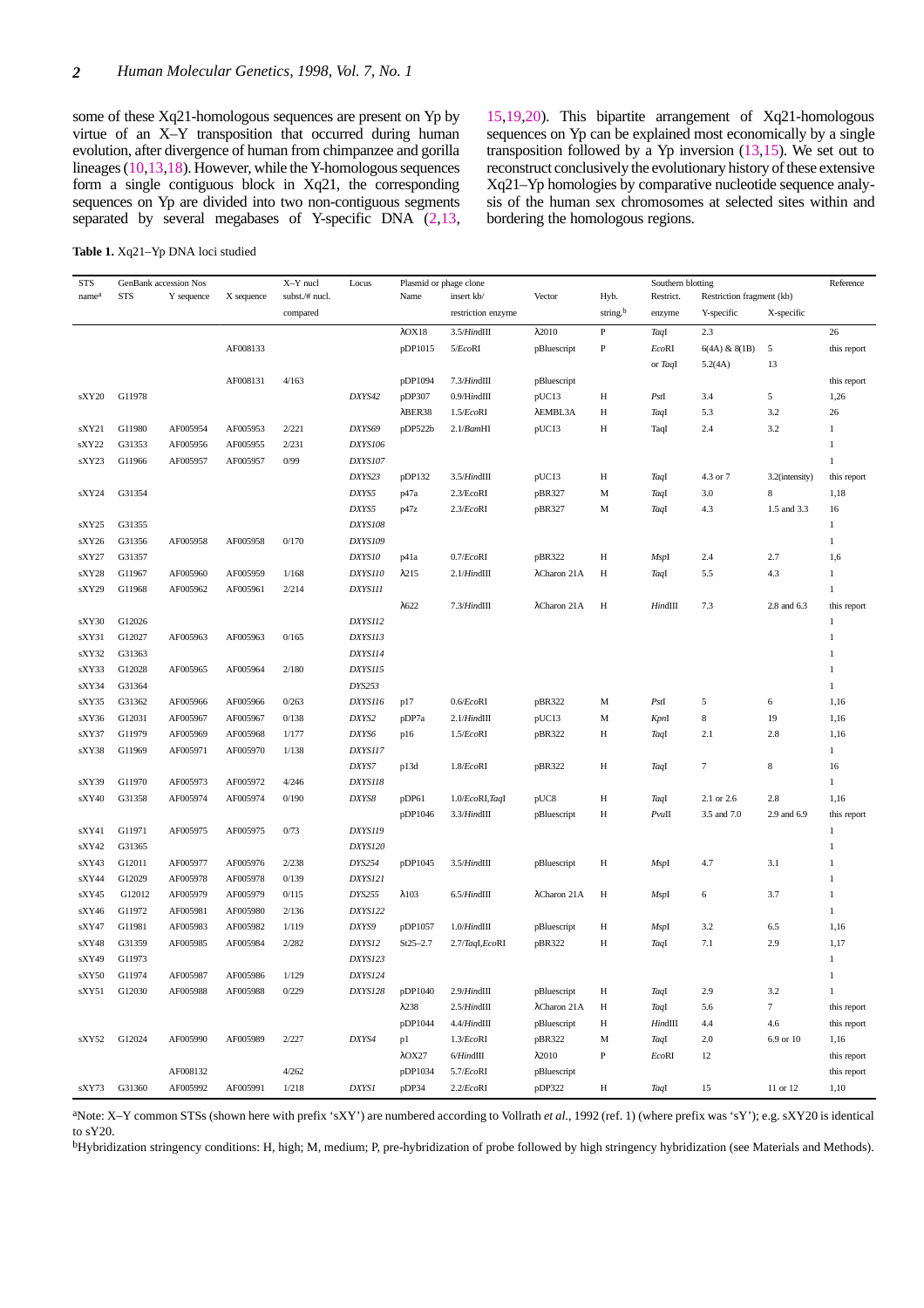| <b>Table 2.</b> X- or Y-specific PCR assays at X-Y homologous loci |  |
|--------------------------------------------------------------------|--|
|--------------------------------------------------------------------|--|

| <b>STS</b> | X- or Y-specific primer     | X-Y common primer    | Product           | Relationship to                    |
|------------|-----------------------------|----------------------|-------------------|------------------------------------|
|            |                             |                      | size (bp)         | primary amplification <sup>a</sup> |
| $sXY22-X$  | GGGAAGAATGAAAGGAAAG         | TGGGCATCTTGGAAATCAA  | 145               | nested                             |
| $sXYZ2-Y$  | . C A                       |                      | $\qquad \qquad -$ | nested                             |
| $sXYZ8-X$  | ACTGTGTGAAACATCCTAC         | GATTAAAACAAGGCAATGG  | 152               | nested                             |
| $sXY28-Y$  | . G                         | .                    | $\qquad \qquad -$ | nested                             |
| $sXY29-X$  | GTATGTAGTTTTCGGTATG         | ATATTTGCTTCCCTTTTCA  | 190               | nested                             |
| $sXY29-Y$  | . A                         | .                    | $\qquad \qquad -$ | nested                             |
| $sXY37-X$  | <b>TTTTGTATACCCATAACTTT</b> | TATGTGTTAGCCCTTCTTT  | 137               | none                               |
| $sXY37-Y$  | CCAAAATAATCTATTTCTCT        | .                    | 120               | none                               |
| $sXY38-X$  | CATTTTTAATTCTTCTATGTT       | ATGCTGCTGTGTTTCTGTGT | 141               | semi-nested                        |
| $sXY38-Y$  |                             | .                    | -                 | semi-nested                        |
| $sXY43-X$  | GGGTTGAAATAAACTGTGC         | GAGAAGGAAGAATGTGAAA  | 162               | nested                             |
| $sXY43-Y$  |                             |                      |                   | nested                             |
| $sXY47-X$  | TGGAGGTTGGAGATCTAC          | ATCTGTGAAGCACCCACTGT | 93                | semi-nested                        |
| $sXY47-Y$  | . T                         | .                    | -                 | semi-nested                        |
| $sXY48-X$  | GGAGAACAGTATAGAGGT          | TTGGACACTTAGATTGCT   | 185               | nested                             |
| $sXY48-Y$  | <u>. A</u>                  |                      |                   | nested                             |

X (or Y)-specific primers bear a mismatch at the 3′ end with the homologous sequence on the Y (or X) chromosome.

aSee Materials and Methods for explanation of nested and semi-nested assays.

## **RESULTS**

#### **Bipartite structure of Xq21-homologous sequences on Yp**

We and our colleagues have been constructing and refining DNA-probe-based deletion and physical maps of the human Y chromosome for some years  $(1,2,19)$  (unpublished results). Most of the DNA markers employed in constructing these maps have been derived, essentially at random, from recombinant DNA libraries prepared from flow-sorted Y chromosomes. During the course of this work, we identified a large number of X–Y homologous markers, 46 of which we could assign to Yp and Xq21 (Tables 1 and 2). These 46 loci appear to be specific to Yp and Xq21, with no close homologs elsewhere on sex chromosomes or autosomes. On the Y chromosome, we mapped these loci to the short arm by: (i) deletion analysis [usually by Southern blotting; in some cases by PCR-based sequence tagged sites (STS) content mapping] of human XX males, XY females and other individuals carrying partial Y chromosomes (Fig. 1A); and (ii) STS content analysis of a collection of yeast artificial chromosomes (YACs) spanning the euchromatic region of the Y chromosome (2). On the X chromosome, we mapped these loci to band q21 by: (i) deletion analysis (by Southern blotting) of human XY males with choroideremia (an X-linked recessive disorder) due to interstitial deletions of Xq21 (Fig. 1C); and (ii) STS content analysis of X-chromosomal YAC and bacterial artificial chromosome (BAC) clones identified by screening human genomic libraries with previously assigned Yp–Xq21 probes (not shown). Some of the resulting data on Yp–Xq21 loci have been published previously (1,2,19).

Our mapping studies of Yp–Xq21 homologous loci are completely in accord with those of other investigators (13,15,20–22), yielding three major conclusions, schematically summarized in Figure 1B. (i) In Yp, the Xq21-homologous loci are found in two non-contiguous regions: a more distal segment of 3–4 Mb (deletion intervals 1B–3B; hereafter the '1–2–3 block') and a more proximal segment of several hundred kilobases (the proximal portion of deletion interval 4A), separated by a multi-megabase region of Y-specific sequences (deletion interval 3C through the distal half of interval 4A). Within each of the two regions, X–Y sequence similarity appears to be continuous, or very nearly so. (ii) In Xq21, the Yp-homologous loci appear to be found in a single, essentially uninterrupted region whose size approximates the sum of the two Xq21-homologous regions on Yp. (iii) There is one major difference in the orders of homologous segments in Yp and in Xq21. In Yp, the interval order (distal to proximal) is 1–2–3–4A, while in Xq21 the order of homologous segments (proximal to distal) is 4A-1–2–3. While order appears to be maintained within the 1–2–3 block, the position of interval 4A with respect to that block is inverted on Yp as compared with Xq21.

The arrangement of homologous sequences on Yp and Xq21 is explained most simply by a single X–Y transposition followed by a Yp inversion that separated 4A from the  $1-2-3$  block  $(13,15)$ . We focused our efforts on definitively reconstructing this sequence of events (Fig. 2).

#### **Molecular clock analysis consistent with a single X–Y transposition**

In the pseudoautosomal regions, meiotic recombination ensures nucleotide sequence identity between the X and Y chromosomes. The Yp–Xq21 homologies fall outside the pseudoautosomal regions, however, and here the sequences of the two chromosomes are similar but not identical (10,13,17,18). Indeed, without occasional X–Y sequence differences, it would have been very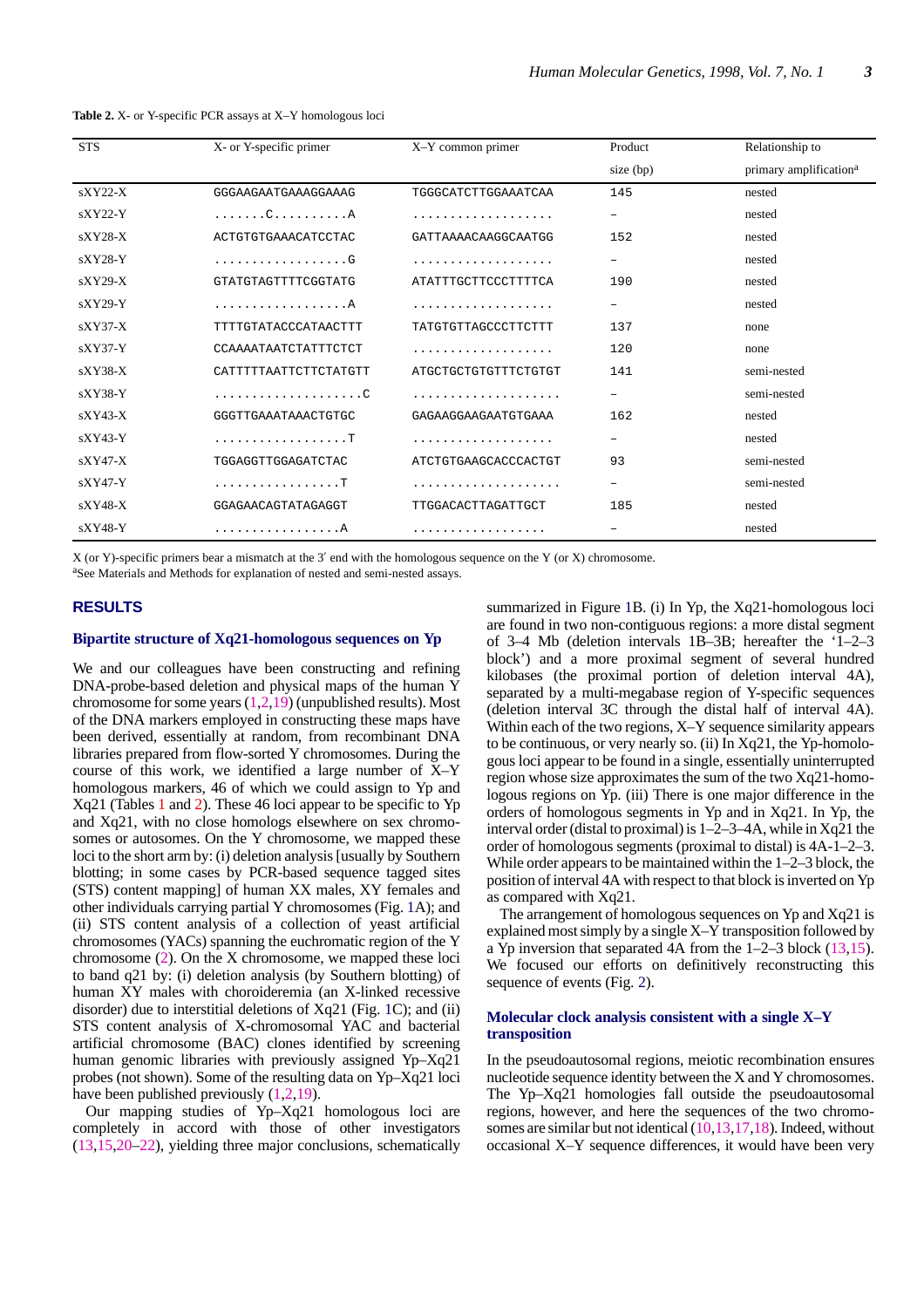

**Figure 1.** Deletion mapping of homologous sequences on Yp and Xq21. (**A**) Deletion map of Yp (after Figure 2 of Vollrath *et al*., 1992, where some of this data was previously presented). Along the left border are listed 33 individuals carrying part but not all of Yp; most are XX males ('XX M') or XY females ('XY F'). Along the bottom are listed Y-DNA markers whose presence or absence was assessed by PCR (marker names beginning with 'sY' or 'sXY') or Southern blotting. Most DNA markers used are described in Table 1; see reference (1) for details of markers not described in Table 1. Below the markers are listed deletion intervals 1A1A (just proximal to the pter pseudoautosomal region) through 4B (contains centromere). The body of the figure presents experimental data and inferences: experimentally demonstrated presence of a locus in an individual is indicated by a black segment; inferred presence (by interpolation) is indicated by a gray segment; experimentally demonstrated absence is indicated by a minus. Within an interval, the order of loci has not been determined by deletion mapping. (**B**) Cartoon depicting homology between two segments of Yp and a single contiguous segment of Xq21. See also the previous work of Sargent and colleagues (20) and Mumm and colleagues (15). Herringbone shading denotes X–Y homologous regions. Dark shading denotes Y-specific regions. (**C**) Deletion map of Xq21. The individuals with Xq21 deletions are XY males with choroideremia and, in some cases, additional disorders caused by nullisomy for this region of the X chromosome. Most DNA markers used are described in Table 1; see reference (56) for details of markers not described in Table 1. Some data have been published previously; see references (57–61).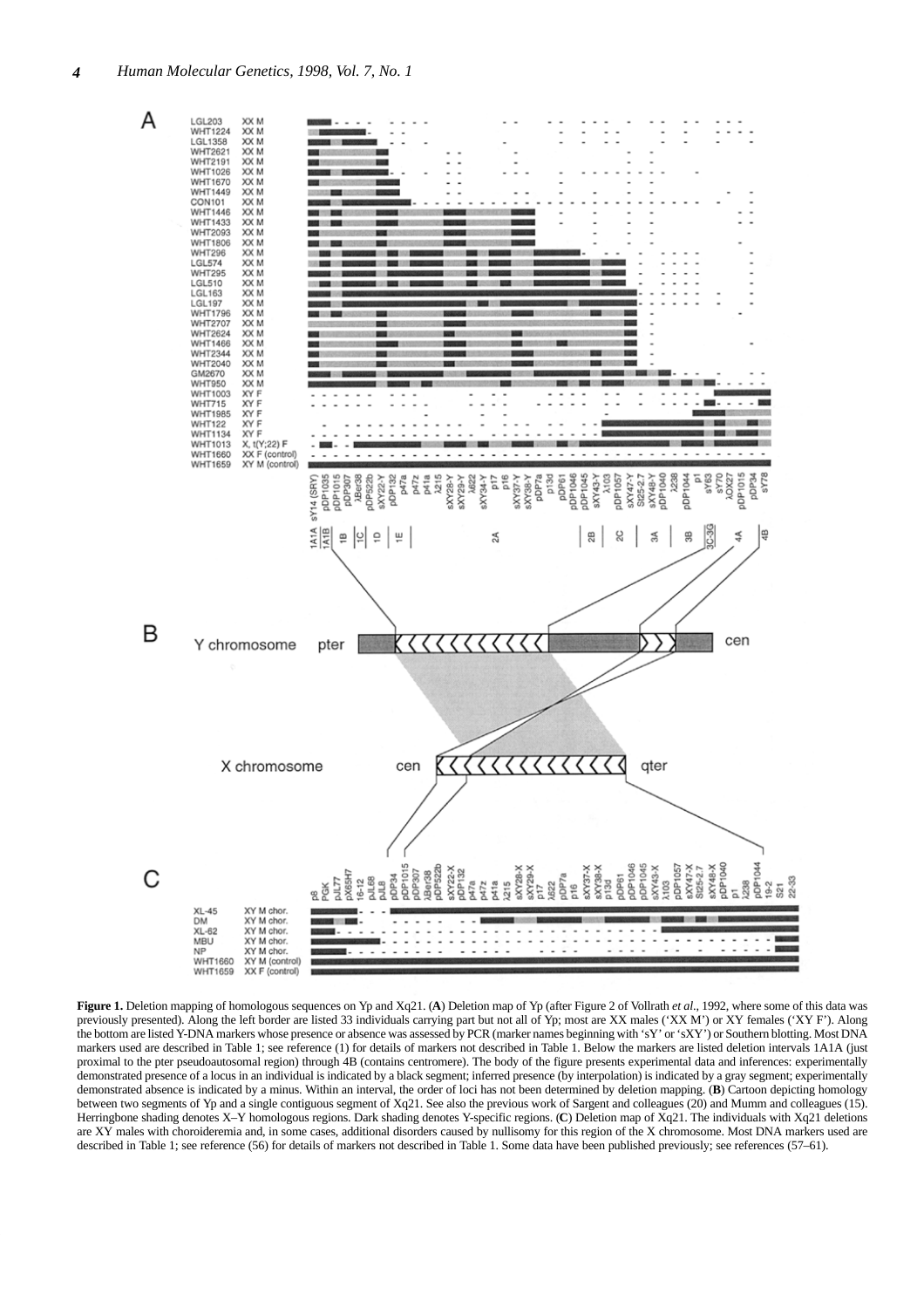

**Figure 2.** Cartoon of transposition from Xq21 to Yp and subsequent inversion on Yp, both of which are hypothesized to have occurred during hominid evolution. The transposed region and inverted region, which partially overlap, are highlighted. Herringbone shading denotes X-homologous regions, and their polarity. Dark shading denotes Y-specific regions. Deletion intervals on modern human Y are numbered at the right. In interval 4A of modern human Y, the predicted polarity of X-homologous sequences with respect to Ycen and Ypter has been confirmed by radiation hybrid mapping (T. Sawai-Kawaguchi, C. Tilford, H. Skaletsky and D.C.Page, unpublished results). Also indicated are origins of three plasmids for which partial restriction maps and nucleotide sequences are shown in Figure 4. Not drawn to scale.

difficult to carry out deletion mapping studies of the Yp–Xq21 loci using genomic DNAs from individuals with partially deleted X or Y chromosomes. According to the transposition/inversion model, the Yp–Xq21 homologous sequences on the ancestral X and Y chromosomes should have been identical, or nearly so, immediately following the postulated X–Y transposition event, with subsequent fixation of neutral mutations on either the X or the Y accounting for the modest sequence differences observed between the present-day sex chromosomes. If Xq-homologous sequences in both distal and proximal Yp (intervals 1–2–3 and 4A, respectively) were brought to the Y by a single transposition, then one would expect a similar level of X–Y sequence divergence throughout both segments.

To test this 'molecular clock' prediction, we compared the nucleotide sequence of the X and Y chromosomes at 27 STSs (Table 1): 25 drawn from distal Yp (the 1–2–3 block) and two drawn from proximal Yp (interval 4A), all 27 of which have homologs in Xq21. In aggregate, we directly compared nearly 5000 nucleotides from each of the two sex chromosomes. As predicted, we observed a relatively uniform level of X–Y nucleotide divergence (average  $0.7 \pm 0.2\%$ ) throughout the sequences examined (Table 1). In particular, the levels of X–Y divergence were statistically indistinguishable in the 1–2–3 (distal) and 4A (proximal) regions  $(0.7 \pm 0.2\%$  and  $1.0 \pm 0.5\%$ , respectively).

These direct measures of X–Y divergence are in good agreement with our previous estimates at *DXYS1* (a locus in the proximal region), where comparative restriction mapping of the X and Y chromosomes had yielded an estimate of  $0.4 \pm 0.4\%$ nucleotide divergence (10). Our findings agree less well with the conclusions of Lambson and colleagues (13), who, on the basis of comparative restriction fragment analysis of seven loci, estimated Xq21–Yp divergence to be 2%. We think it likely that Lambson and colleagues overestimated the degree of X–Y divergence by: (i) underestimating the number of nucleotides screened for  $X-Y$  differences  $(23)$ ; and (ii) including in their analysis the restriction enzymes *Taq*I and *Msp*I, whose sites are known to be hypermutable (24). To our knowledge, the ∼99.3%

X–Y identity observed in the Yp–Xq21 region sets these sequences apart from all other identified, sizeable X–Y homologies, which exhibit either absolute identity (the pseudoautosomal regions) or no more than 98% identity between the sex chromosomes (25). These molecular clock studies are consistent with a single transposition.

#### **Nucleotide definition of the Yp inversion breakpoints**

Susbsequent to the transposition from Xq to Yp, an inversion or other rearrangement on Yp must have occurred to account for the bipartite structure of Xq21-homologous sequences there (13,15) (Fig. 2). As we will describe here, studies of the boundaries of the X–Y homologous regions enabled us to identify the Yp inversion breakpoints, thereby securing compelling evidence for the postulated single transposition/inversion sequence.

The most distal boundary of Xq21 homology, in Y deletion interval 1, was localized during the course of a chromosome walk through the sex-determining region of the Y chromosome (see Figure 1 of ref. 26). This chromosome walk, initiated at an X–Y homologous locus defined by probe pDP307 (in deletion interval 1B), extended distally into a 300 kb region (deletion interval 1A) that consists largely of Y-specific sequences, that contains the genes *ZFY*, *RPS4Y* and *SRY*, and that lies immediately proximal to the pter pseudoautosomal region. About 5 kb distal to the pDP307 locus, we had noted an abrupt transition from X-homologous to Y-specific DNA sequences (see Figure 2 of ref. 26).

To corroborate and characterize this distal boundary of X–Y homology, we compared corresponding X- and Y-derived clones isolated from  $\lambda$  phage libraries of human genomic DNA. [X-derived clones were isolated from a library prepared from a 46,XX female. Y-derived clones were isolated from a library prepared from a 49,XYYYY male (20).] We compared the X- and Y-derived phages by cross-hybridization, by hybridization of subclones and other purified insert fragments to Southern blots of selected human and ape male and female genomic DNAs (e.g. Fig. 3), and by restriction mapping of plasmid subclones (e.g. Fig. 4A). As expected, this analysis revealed that the Y chromosome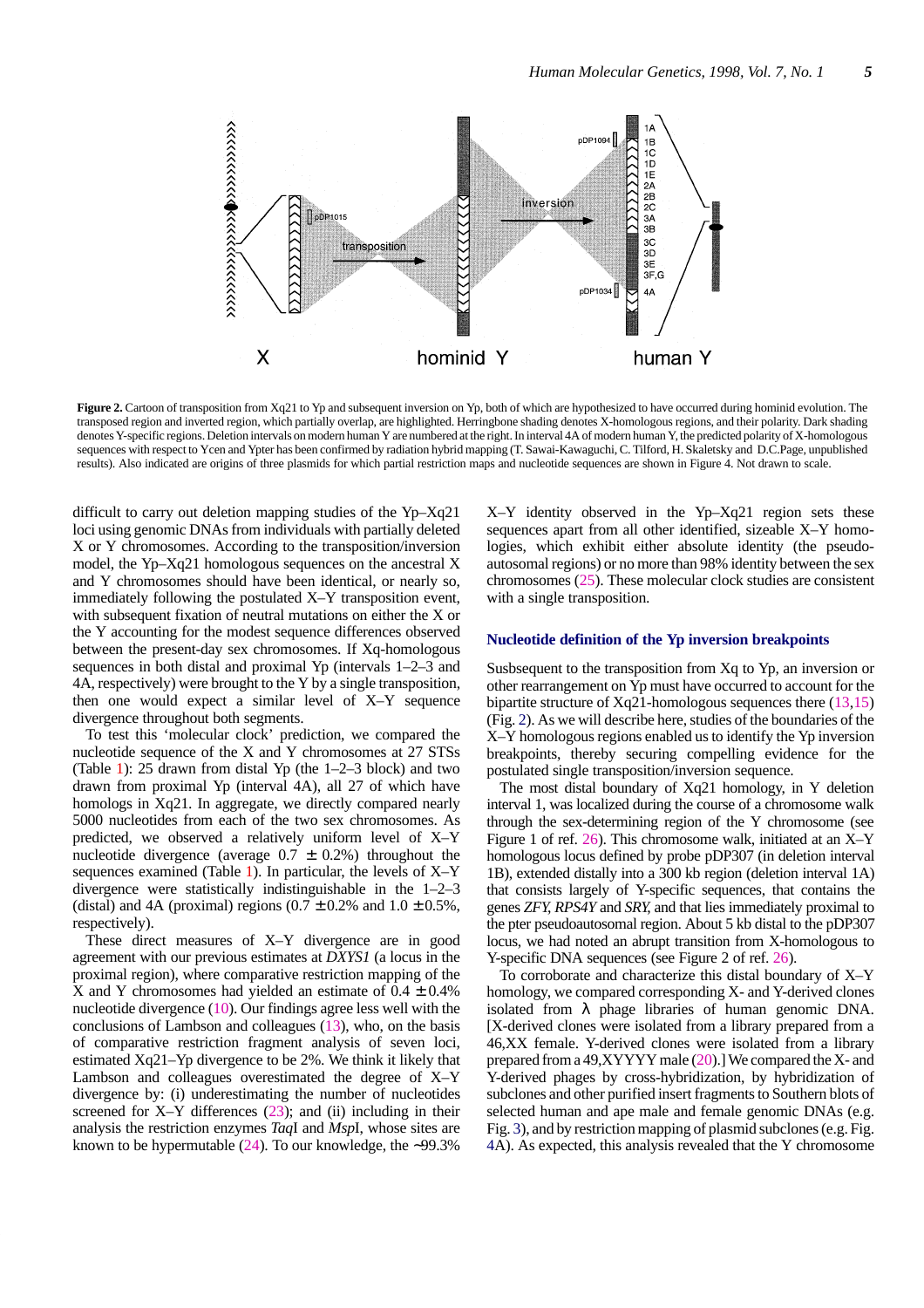

**Figure 3.** Y- and X-derived DNA probes hybridized to Southern blots of human, chimpanzee and gorilla genomic DNAs. To the left of the autoradiograms are listed four probes, three derived from Yp (cartoon shaded and labeled as in Figures 1 and 2) and one derived from the homologous region of Xq21. To the right of the autoradiograms are listed Y or X origins of hybridizing fragments, the Y deletions intervals to which they map (if applicable) and their sizes. The four autoradiograms were generated using genomic DNAs digested with (from top to bottom) *Taq*I, *Pst*I, *Eco*RI and *Eco*RI. Note that in the case of λOX27-H6, the size of the male-specific restriction fragment detected differs between humans, chimpanzees and gorillas.

DNA sequences are highly and continuously similar to Xq21 until ∼5 kb distal to the pDP307 locus. Sequences proximal to this point readily cross-hybridized to their X homologs (e.g. probe pDP307 in Fig. 3). As predicted, more distal sequences on Yp showed no evidence of X homology in humans, chimps or gorillas, but are conserved on the Y chromosome among apes (e.g. probe λOX18-H3.5 in Fig. 3).

By contrast, the entirety of the corresponding X-chromosomal phage contig (45 kb in length, with pDP307 cross-hybridizing near its center) appeared to be homologous to the Y chromosome. However, the X-derived contig was homologous to two widely separated portions of Yp. While the distal half of the X contig cross-hybridized to deletion interval 1, in distal Yp, the proximal half cross-hybridized to deletion interval 4A, in proximal Yp. Probe pDP1015, derived from the center of the X contig, hybridized to both Y intervals 1 and 4A (Fig. 3).

Using DNA fragments derived from the proximal half of the X contig as hybridization probes, we isolated  $\lambda$  phage clones from

Y interval 4A. We then compared these Y interval 4A clones with clones from Y interval 1 and from the X chromosome, again employing cross-hybridization, Southern blotting of human genomic DNAs (Fig. 3) and comparative restriction mapping (Fig. 4A). This three-way comparison revealed the following: (i) As on distal Yp (interval 1), X homology is sharply discontinuous in proximal Yp (interval 4A). Beyond the discontinuity lie sequences that are largely Y-specific and that are conserved on the Y chromosome among apes (e.g. probe λOX27-H6 in Fig. 3); and (ii) In Xq21, sequences homologous to distal Yp (interval 1) are immediately adjacent to sequences homologous to proximal Yp (interval 4A). X-derived probe pDP1015, which hybridizes to both intervals 1 and 4A of the Y chromosome (Fig. 3), straddles the junction.

The simplest interpretation of all these findings, together with previous studies from other investigators (13,15,20–22), is as follows (Fig. 2): (i) that the two X-homologous blocks now dispersed to Y intervals 1–2–3 and interval 4A once formed a single, contiguous block on an ancestral Y chromosome (see 'hominid Y' in Fig. 2). Band q21 of the present-day X chromosome retains a close homolog of that single, contiguous block. (ii) That a Yp inversion, occurring at some point during human evolution, broke the single Xq21-homologous block into the present-day interval 1–2–3 and interval 4A blocks. One inversion breakpoint fell a few kilobase pairs from the pDP307 locus, within X-homologous sequences. The other inversion breakpoint fell within a region of Y-specific sequences (represented by λOX18 and λOX27), accounting for the juxtaposition of Y-specific and X-homologous sequences at both the interval 1 and 4A junctions created by the inversion.

To confirm the occurrence and reconstruct the details of this inversion, we then sequenced both the interval 1 junction (contained in plasmid pDP1094) and the 4A junction (plasmid pDP1034) as well as the single, homologous segment of the X chromosome (plasmid pDP1015). Comparative restriction mapping of the three plasmids suggested that the Y inversion breakpoint fell within sequences homologous to a 0.6 kb *Spe*I–*Xmn*I fragment on the X chromosome (Fig. 4A). Sequencing of this segment of the X chromosome, and of the partially homologous segments of Y intervals 1 and 4A, confirmed this inference. The three sequences were aligned readily about a 9 bp segment (CATTATTCT) that they all shared (Fig. 4B). To the 5<sup>'</sup> side of the CATTATTCT, the X chromosome and Y interval 1 sequences were nearly identical, with no insertions or deletions and only occasional nucleotide substitutions. Conversely, 3′ of the CATTATTCT, the X chromosome and Y interval 4A sequences were nearly identical, again with no insertions or deletions and only a few nucleotide substitutions. These nucleotide sequence findings are completely consistent with a Yp inversion during human evolution, and they suggest that the inversion was mediated by aberrant but homologous recombination between similar or identical 9 bp sequences on distal and proximal Yp. We surmise that the Xq21 sequence we determined closely resembles one of the Yp sequences that participated in this homologous recombination event, and that the other 'parental' sequence can be reconstructed from the Y-specific (non-shaded) portions of the Y interval 4A and interval 1 sequences shown in Figure 4B. Curiously, though the two parental sequences show little similarity apart from the CATTATTCT 9mer that they share, both parental sequences correspond to segments of LINE-1 repeats. It appears that the Yp inversion was mediated by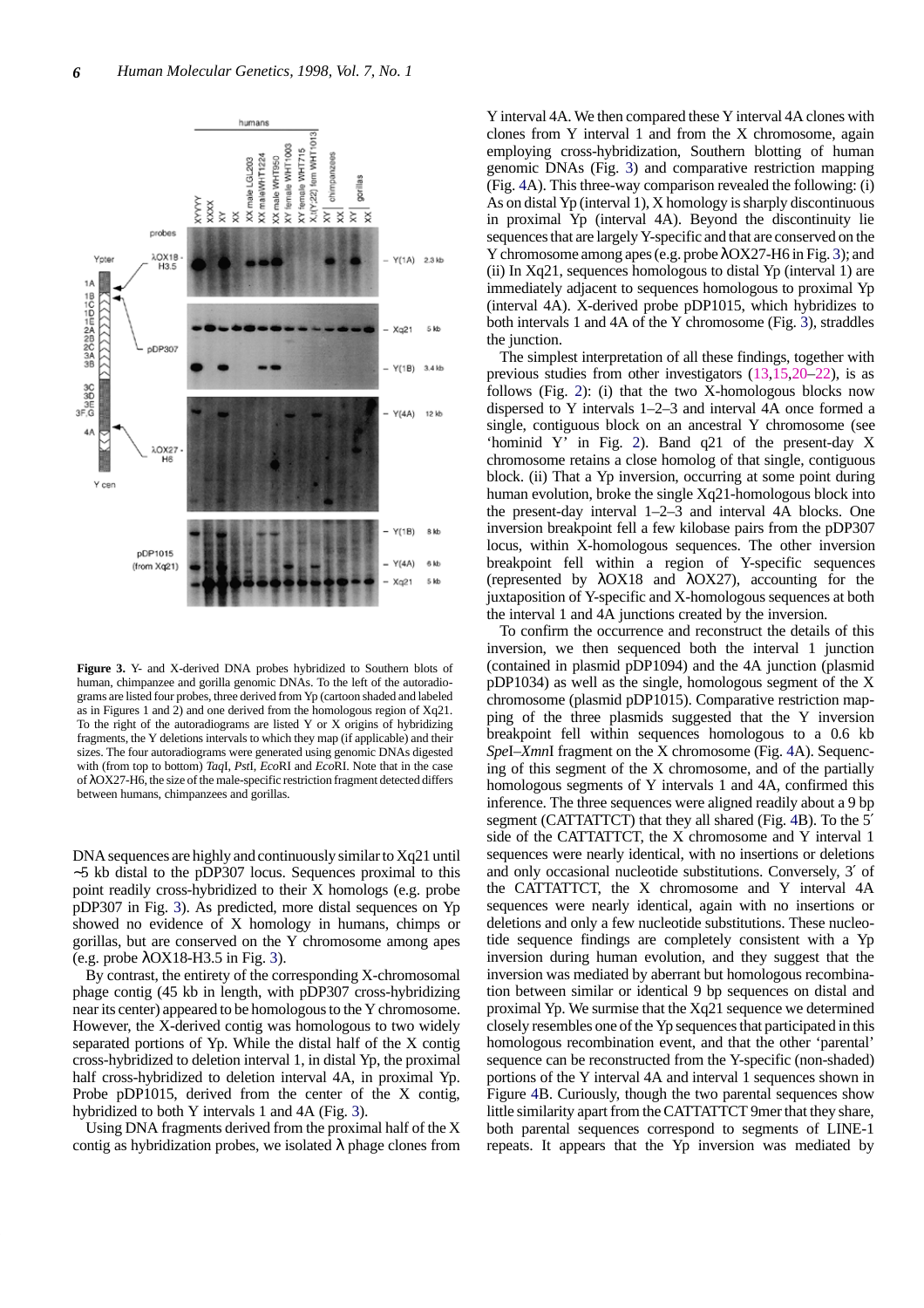

**Figure 4.** Defining Yp inversion breakpoints by (A) restriction mapping and (B) nucleotide sequence analysis of partially homologous portions of Y interval 1 (plasmid pDP1094), the X chromosome (plasmid pDP1015) and Y interval 4A (plasmid pDP1034). (**A**) Both Yp inversion breakpoints fall within sequences homologous to an *Spe*I–*Xmn*I fragment on the X chromosome: the *Spe*I site is shared with Y interval 1, and the *Xmn*I site is shared with Y interval 4A. Restriction site abbreviations: B, *Bam*HI; H, *Hin*dIII; P, *Pst*I; R, *Eco*RI; S, *Sac*I; Sp, *Spe*I; Xb, *Xba*I; Xm, *Xmn*I. Only portions of inserts of pDP1094, pDP015 and pDP1034 are shown; thick lines indicate 416 bp regions whose sequences are shown in (B). (**B**) Nucleotide sequences. Regions of pairwise nucleotide sequence identity are shaded; the 9 bp region of identity among all three sequences is boxed. GenBank accession numbers: pDP1094, AF008131; pDP1015, AF008133; pDP1034, AF008132.

recombination between two LINE-1 elements that were aligned out of register (Fig. 5).

#### **Transposition and inversion during hominid evolution**

When during mammalian evolution did the X–Y transposition and the subsequent Yp inversion occur? By quantitative Southern blotting studies of human and ape genomic DNAs, we previously had demonstrated that the *DXYS1* locus is present on human Yp (in interval 4A) by virtue of an X–Y transposition that occurred after the divergence of the human and chimpanzee lineages (10). If the entirety of the Xq21–Yp homology resulted from a single X–Y transposition, then one would expect parallel findings when hybridizing other Xq21–Yp probes to Southern blots of human and ape genomic DNAs. Indeed, our laboratory and others have obtained similar results for other human Xq21–Yp loci, including several in the distal Yp (interval 1–2–3) block (13) (e.g. pDP307 and pDP1015 in Fig. 3). These results confirm that the X–Y transposition responsible for this extensive X–Y homology occurred after the divergence of the human line from that of our closest extant relatives, chimpanzees—a split that is thought to have occurred between 4 and 8 million years (Myr) ago (27,28).

Can we estimate more precisely when the transposition occurred? Li and colleagues have studied the relative rates of

accumulation of presumably neutral nucleotide substitutions on the primate  $X$  and  $Y$  chromosomes (29). A simple analysis of the data of Li and colleagues suggests that, among primates, the rate of X–Y divergence (at selectively neutral sites) is ∼0.2% per Myr. Based on our measurement of  $0.7 \pm 0.2$ % nucleotide sequence divergence between the homologs on human Yp and Xq21, we propose that the X–Y transposition occurred ∼3–4 Myr ago, probably a few million years after the hominid–chimpanzee split, perhaps near the time of the emergence of our genus, *Homo*, but well before the emergence of our species, *H.sapiens*. This estimate is at odds with the conclusions of Lambson and colleagues, who suggested that an Xq–Yp transposition had occurred ∼8 Myr ago. As discussed earlier, Lambson and colleagues appear to have overestimated X–Y sequence divergence, and this in turn caused them to overestimate the age of the transposition.

If the X–Y transposition occurred ∼3–4 Myr ago, how much more recently did the Yp inversion occur? Did the inversion occur before or after the primary radiation of human racial groups, estimated to have occurred perhaps 100 000–200 000 years ago (30–33)? To address this question, we tested genomic DNAs from males of diverse racial ancestry (African, Asian and Caucasian) by Southern blotting for the presence of one or more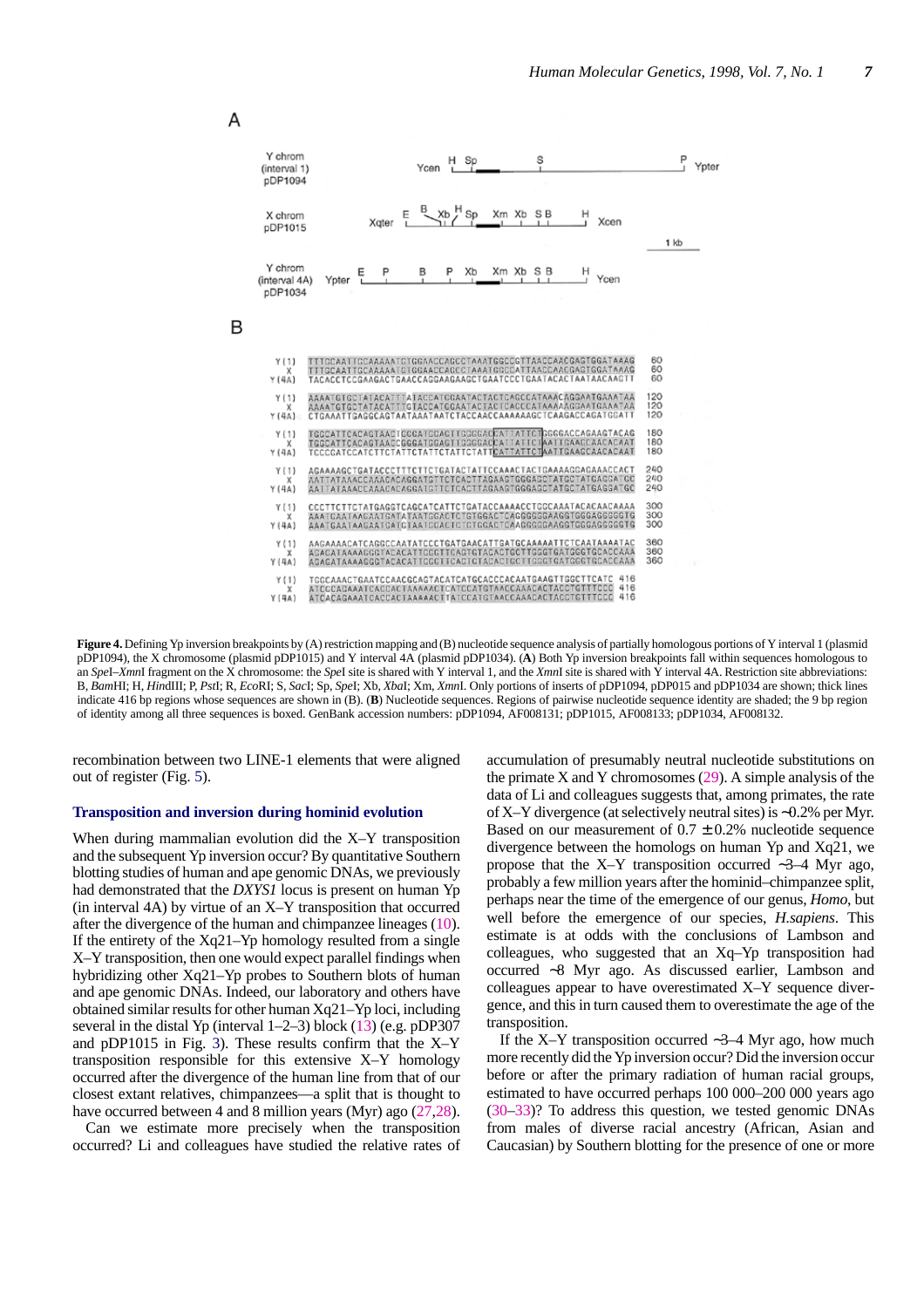

**Figure 5.** Recombination between LINE-1 elements generated Yp inversion. At the top is schematically diagrammed a full-length, prototypical human LINE-1 element, showing the location of two long open reading frames (ORFs) and the polyadenylated tail. Below is shown a model of inversion, involving recombination between two LINE-1 repeats aligned out of register, as indicated. Note that only a few hundred base pairs surrounding the recombination breakpoints have been sequenced (Figure 4B), and thus the LINE-1 elements involved were not necessarily full length. Deletion intervals on modern human Y chromosome are indicated.

restriction fragments specific to the distal inversion junction, in interval 1. All human males examined were found to contain these fragments (not shown). We conclude that the Yp inversion occurred before the radiation of human racial groups.

### **DISCUSSION**

In summary, it appears that a massive X–Y transposition occurred ∼3–4 Myr ago, subsequent to the human–chimpanzee split but prior to the emergence of *H.sapiens*, creating the single largest block of sequence similarity between the hominid X and Y chromosomes. Subsequently, but prior to the radiation of human racial groups, a Yp inversion, mediated by homologous recombination between misaligned LINE-1 elements, disrupted that block of X homology, generating the bipartite structure found on the present-day human Y chromosome.

While this Yp inversion is, to our knowledge, the largest rearrangement in a primate genome to be defined at the nucleotide level, many other comparable or even larger rearrangements have been recognized through comparative chromosome banding studies. In the great apes, for example, known differences among species include almost two dozen pericentric inversions as well as a host of transpositions, paracentric inversions and telomeric fusions (34,35). Perhaps many of these evolutionary rearrangements involved homologous recombination between interspersed repetitive elements—the mechanism responsible for the Yp inversion studied here and also responsible for numerous mutations and chromosome abnormalities arising in human populations (36–38).

The Y chromosome may be uniquely tolerant of inversions and other rearrangements during evolution. For other chromosomes, all of which normally undergo recombination throughout their lengths, large inversions may impair meiosis, cause repeated abortions or result in recombinational aneuploidy among offspring (39,40). By contrast, the bulk of the Y chromosome shows strictly sex-linked (as opposed to pseudoautosomal) inheritance, and here the absence of recombination during meiosis means that inversions arising in one generation would be unlikely to disrupt meiosis or create gene imbalances in subsequent generations. Moreover, there appears to be a low density of single-copy genes in the strictly sex-linked region of the human Y chromosome. Recent findings suggest that the majority of transcription units in the strictly sex-linked region are members of Y-specific gene families (41–44). Thus, assuming that breakpoints are randomly distributed and that positions effects are modest, Y inversions should rarely disrupt non-redundant functions. Indeed, Y inversion polymorphisms, associated with no phenotypic abnormalities, are frequently observed in human populations (45).

Investigators have postulated numerous inversions or other rearrangements on the Y chromosome during human evolution to explain: (i) the complex pattern of sequence homologies to the human X chromosome; and (ii) occasional discrepancies in maps of the Y chromosome based on naturally occurring deletions (e.g. refs. 10–14,46). Apart from the Yp inversion described in this report, these postulated events have yet to be reconstructed at the nucleotide level. The insights into X–Y transposition and Yp inversion reported here were gained from focused comparisons of X and Y nucleotide sequence, on a very modest scale. During the next several years, large-scale sequencing of the human sex chromosomes should make possible a comprehensive nucleotide comparison of the X and Y chromosomes. We anticipate that comprehensive X–Y sequence analysis will provide definitive evidence of multiple inversions and other Y rearrangements that occurred during human evolution.

#### **Implications for Turner syndrome**

Because the Xq21–Yp homologies are massive and characterized by such high X–Y sequence similarity, they merit close scrutiny for genes that play critical roles in Turner syndrome. Turner syndrome, a complex phenotype classically associated with monosomy X, probably results from haploinsufficiency of certain genes common to the X and Y chromosomes (47). Embryos with a 45,X karyotype develop as phenotypic females with poor viability *in utero*. Those that survive to term usually develop ovarian failure, short stature and specific anatomical abnormalities that include webbing of the neck (48). Different 'Turner genes' may be responsible for different aspects of the phenotype (49).

Although the Xq21–Yp sequences constitute about a third of all X–Y homology, theoretical considerations and karyotype–phenotype correlations lead us to predict that no more than a few critical Turner genes will be found there. While Turner genes are expected to escape  $X$  inactivation  $(47, 49)$ , we suspect that most or all genes in the Yp-homologous region of Xq21 would undergo X inactivation. Homologous genes on the hominid X chromosome probably would have undergone X inactivation prior to the Yp transposition—a condition unlikely to have been altered by the appearance of a homolog on the Y chromosome.

These theoretical considerations are bolstered by karyotype– phenotype observations. Among the individuals whose genomic DNA we studied is a 46,XY male with an interstitial Xq21 deletion spanning the entirety of the Yp-homologous region (patient NP in Fig. 1). In this case, the interstitially deleted X chromosome was inherited from the mother, who was obviously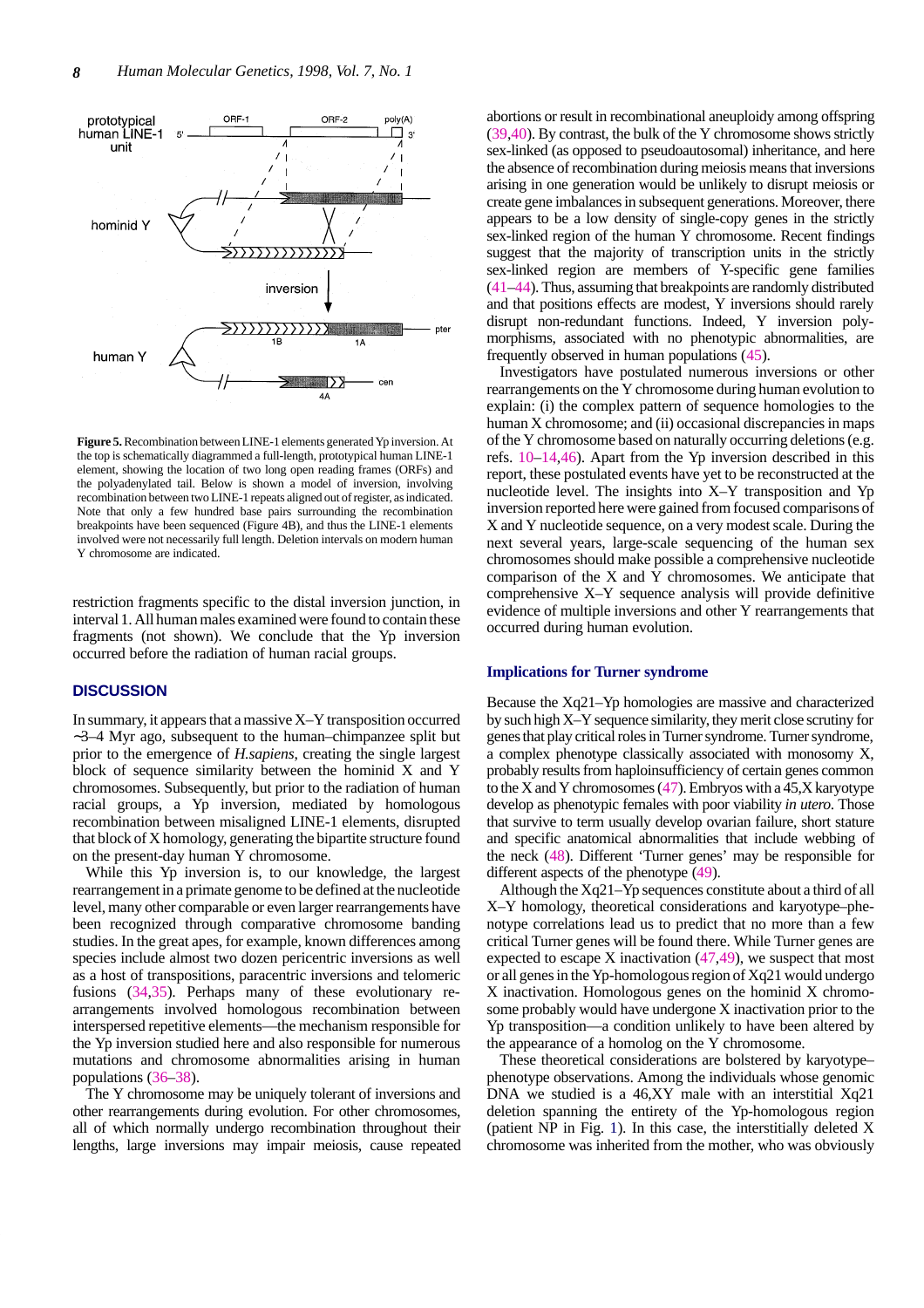fertile, and it was also present in a phenotypically unremarkable sister (50). This 46,XY male, his mother and his sister appear to be monosomic for all Xq21–Yp homologous sequences, just as a 45,X Turner female would be. Both the boy and his mother exhibited cubitus valgus, a frequent finding in Turner syndrome, suggesting that a gene for this particular Turner trait might be located among the Xq21–Yp sequences. However, the mother and sister were reported to exhibit no other Turner features (50), suggesting that monosomy for Xq21–Yp homologous sequences is not responsible for other components of the Turner phenotype. With the possible exception of a gene for cubitus valgus, the search for Turner determinants should be directed primarily to other regions of the sex chromosomes containing X–Y common sequences.

#### **MATERIALS AND METHODS**

#### **DNA markers**

All DNA markers employed are listed in Table 1, Table 2 or Figure 1. Most of these probes derived from a library of genomic *Hin*dIII restriction fragments prepared from flow-sorted human Y chromosomes. This library, kindly provided by Marvin Van Dilla, was constructed in  $\lambda$  phage vector Charon 21A at the Biomedical Sciences Division, Lawrence Livermore National Laboratory, Livermore, CA, under the auspices of the National Laboratory Gene Library Project, sponsored by the US Department of Energy. Several of the remaining probes were generous gifts of Jean Weissenbach and derived from a cosmid library prepared from a human–rodent hybrid cell line retaining the human Y (17,51,52). Four Yp–Xq21 hybridization probes used here (pDP7a, pDP61, pDP1057 and St25–2.7) are plasmid subclones of previously reported clones (p7b, p115, p8j and St25/2, respectively) (17,18). Additional probes were derived from chromosome walking in  $\lambda$  phage libraries of human genomic DNAs (26).

#### **Southern blot analysis**

Human or ape genomic DNAs were prepared from blood or cultured cell lines, digested with restriction endonucleases, electrophoresed on 0.75% agarose gels and transferred to nylon membranes (26). Human inserts purified from recombinant plasmids or  $\lambda$  phage clones were labeled with <sup>32</sup>P by randomprimer synthesis (53). The resulting probes were hybridized principly symmetric symmetric symmetric symmetric symmetric overright to Southern blots at concentrations of  $5\times10^5-3\times10^6$ <br>c.p.m./ml at 42<sup>o</sup>C ('moderate' stringency) or 47<sup>o</sup>C ('high' stringency) in 50% formamide,  $5 \times SSC$  ( $1 \times SSC = 0.15$  M NaCl, 15 mM Na citrate pH 7.4), 1× Denhardt's (0.02% Ficoll 400, 0.02% polyvinyl pyrrolidone, 0.02% bovine serum albumin), 1% SDS, 50 mM NaPO4 pH 6.6 and 0.01% yeast tRNA. Prior to hybridization, some probes were pre-hybridized with an excess of sonicated human genomic DNA (54). Following hybridization, blots were washed three times for 20 min each at  $65^{\circ}$ C in  $0.1\times$ SSC, 0.1% SDS.

#### **Comparative nucleotide sequencing of X and Y chromosomes**

At many Yp–Xq21 STSs (Table 1), we separately determined the nucleotide sequences of the X and Y chromosomes by dideoxy chain termination (55). Y chromosomal sequencing templates

were derived by PCR amplification from appropriate Y chromosomal YACs (2). X chromosomal sequencing templates were derived by PCR amplification from human female genomic DNA. In all cases, both strands of the PCR products were sequenced, and only regions sequenced to high confidence were used in X–Y comparisons. Portions of the human genomic inserts of X-derived plasmid pDP1015 and Y-derived plasmids pDP1094 and pDP1034 were also sequenced (Fig. 4).

#### **X- and Y-specific PCR assays at X–Y homologous loci**

For most Yp–Xq21 loci, the previously reported PCR assays (1) do not discriminate between the X and Y chromosomes. We took advantage of occasional X–Y nucleotide substitutions to devise X- or Y-specific PCR assays at eight loci (Table 2), in most cases employing a nested (four-primer) or semi-nested (three-primer) strategy. For all nested and semi-nested assays, PCR was first carried out using human genomic DNAs, STS primers and conditions as previously reported (1). These primary amplification products were then diluted 1:10, and 1  $\mu$ I was transferred to a second PCR reaction; in this case, the primers were those listed in Table 2. Each primary amplification involved two X–Y common primers, and each secondary amplification involved one X–Y common and one X- or Y-specific primer. In the case of semi-nested (three-primer) assays, the X–Y common primer used in the secondary amplification is identical to one of the primers used in the primary amplification.

To achieve X or Y specificity, secondary amplifications were optimized as follows. All reactions were performed in 20 µl of 5 mM NH<sub>4</sub>Cl, 10 mM Tris (pH 8.2 at  $25^{\circ}$ C), 1.5 mM MgCl<sub>2</sub>, 50 mM KCl, 0.5 mM dNTPs and 1–1.2 U of *Taq* DNA polymerase. Each primer was at a concentration of 0.35 µM (assays sXY29-X, -Y), 0.5 µM (sXY47-X, -Y), 1 µM (sXY22-X, -Y; sXY28-X, -Y; sXY43-X, -Y; sXY48-X, -Y) or 1.95 µM (sXY38-X, -Y). The cycling protocol included an initial 5 min denaturation (94 °C); 18 cycles of 1 min denaturation (94 °C),  $(32.138 \text{ m})$  denaturation (94 °C); 18 cycles of 1 min denaturation (94 °C), 1.5 min annealing, 1 min extension (72 °C); and finally 10 min at 1.5 min annealing, 1 min extension (72 °C); and finally 10 min at 72 °C. Annealing temperatures were  $53^{\circ}$ C (assays sXY38-X, -Y); 72 $\rm{^{\circ}C}$ . Annealing temperatures were 53 $\rm{^{\circ}C}$  (assays sXY38-X, -Y); 55°C (sXY47-X, -Y); 57°C (sXY28-X, -Y; sXY48-X, -Y); 58°C (sXY29-X, -Y); or 59°C (sXY22-X, -Y; sXY43-X, -Y). All reactions were performed using an MJ Research thermal cycler. PCR products were analyzed by gel electrophoresis in 2% agarose.

In the case of STS sXY37, X-specific and Y-specific primers were chosen within and flanking a 17 bp insertion on the X chromosome, and no primary amplification was required. PCR conditions were as above except that 100 ng of human genomic DNA and 1.5 U of Taq DNA polymerase were used, primer concentrations were  $1 \mu$ M, annealing was at  $42^{\circ}$ C and 35 cycles were performed.

In the case of Y-specific loci whose presence or absence was scored by PCR, primers and cycling conditions were as previously described (1).

## **ACKNOWLEDGEMENTS**

We are grateful to Helen Skaletsky for data curation and statistical advice; to Marvin Van Dilla for the flow-sorted Y-DNA library; to Jean Weissenbach and Jean-Louis Mandel for DNA probes; and to Haig Kazazian, Masatoshi Nei, David Pilbeam and Wen-Hsiung Li for advice. We are indebted to the following colleagues for providing human DNA, blood or cell line samples: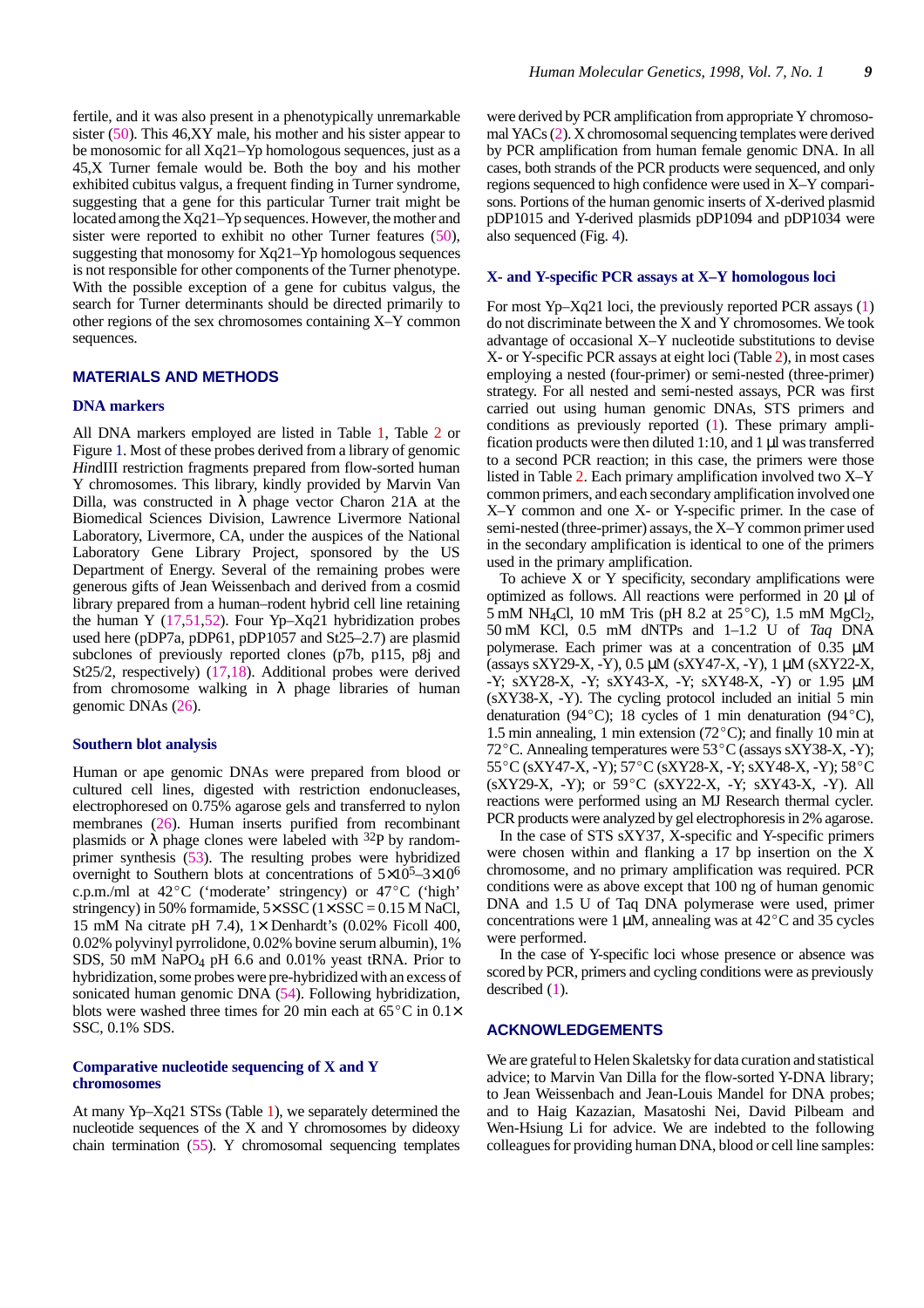Kent Argubright, Ronald Bachman, Martin Bobrow, Enrico Cagliero, Christopher Cowell, Gerald Feldman, Robert Greenstein, Joseph Hersh, David Hoar, C.C. Lin, Willy Lissens, Paul McDonough, Robert Nussbaum, Pasquale Patrizio, Peter Pearson, Jean Priest, Marianne Schwartz, Jeffrey Shulkin, M.H.K. Shokeir, Philip Townes, Brian Walsh, and Lester Weiss. We thank Bruce Lahn, Gina Napoleone and Tomoko Sawai-Kawaguchi for comments on the manuscript. Supported by the National Institutes of Health.

#### **REFERENCES**

- 1. Vollrath, D., Foote, S., Hilton, A., Brown, L.G., Beer-Romero, P., Bogan, J.S. and Page, D.C. (1992) The human Y chromosome: a 43-interval map based on naturally occurring deletions. *Science*, **258**, 52–59.
- 2. Foote, S., Vollrath, D., Hilton, A. and Page, D.C. (1992) The human Y chromosome: overlapping DNA clones spanning the euchromatic region. *Science*, **258**, 60–66.
- 3. Rouyer, F., Simmler, M., Johnsson, C., Vergnaud, G., Cooke, H.J. and Weissenbach, J. (1986) A gradient of sex linkage in the pseudoautosomal region of the human sex chromosomes. *Nature*, **319**, 291–295.
- 4. Brown, W.R.A. (1988) A physical map of the human pseudoautosomal region. *EMBO J.*, **7**, 2377–2385.
- 5. Rappold, G.A. and Lehrach, H. (1988) A long range restriction map of the pseudoautosomal region by partial digest PFGE analysis from the telomere. *Nucleic Acids Res.*, **16**, 5361–5377.
- 6. Petit, C., Levilliers, J. and Weissenbach, J. (1988) Physical mapping of the human pseudo-autosomal region; comparison with genetic linkage map. *EMBO J.*, **7**, 2369–2376.
- 7. Freije, D., Helms, C., Watson, M.S. and Donis-Keller, H. (1992) Identification of a second pseudoautosomal region near the Xq and Yq telomeres. *Science*, **258**, 1784–1787.
- 8. Kvaloy, K., Galvagni, F. and Brown, W.R.A. (1994) The sequence organization of the long arm pseudoautosomal region of the human sex chromosomes. *Hum. Mol. Genet.*, **3**, 771–778.
- Affara, N., Bishop, C., Brown, W., Cooke, H., Davey, P., Ellis, N., Graves, J.M., Jones, M., Mitchell, M., Rappold, G., Tyler-Smith, C., Yen, P. and Lau, Y.-F.C. (1996) Report of the second international workshop on human Y chromosome mapping 1995. *Cytogenet. Cell Genet.*, **73**, 33–76.
- 10. Page, D.C., Harper, M.E., Love, J. and Botstein, D. (1984) Occurrence of a transposition from the X-chromosome long arm to the Y-chromosome short arm during human evolution. *Nature*, **311**, 119–123.
- 11. Bickmore, W.A. and Cooke, H.J. (1987) Evolution of homologous sequences on the human X and Y chromosomes, outside of the meiotic pairing segment. *Nucleic Acids Res.*, **15**, 6261–6271.
- 12. Yen, P.H., Marsh, B., Allen, E., Tsai, S.P., Ellison, J., Connolly, L., Neiswanger, K. and Shapiro, L.J. (1988) The human X-linked steroid sulfatase gene and a Y-encoded pseudogene: evidence for an inversion of the Y chromosome during primate evolution. *Cell*, **55**, 1123–1135.
- 13. Lambson, B., Affara, N.A., Mitchell, M. and Ferguson-Smith, M.A. (1992) Evolution of DNA sequence homologies between the sex chromosomes in primate species. *Genomics*, **14**, 1032–1040.
- 14. Wang, I., Franco, B., Ferrero, G.B., Chinault, A.C., Weissenbach, J., Chumakov, I., Le Paslier, D., Levilliers, J., Klink, A., Rappold, G.A., Ballabio, A. and Petit, C. (1995) High-density physical mapping of a 3-Mb region in Xp22.3 and refined localization of the gene for X-linked recessive chondrodysplasia punctata (*CDPX1*). *Genomics*, **26**, 229–238.
- 15. Mumm, S., Molini, B., Terrell, J., Srivastava, A. and Schlessinger, D. (1997) Evolutionary features of the 4-Mb Xq21.3 XY homology region revealed by a map at 60-kb resolution. *Genome Res.*, **7**, 307–314.
- 16. Page, D., deMartinville, B., Barker, D., Wyman, A., White, R., Francke, U. and Botstein, D. (1982) Single-copy sequence hybridizes to polymorphic and homologous loci on human X and Y chromosomes. *Proc. Natl Acad. Sci. USA*, **79**, 5352–5356.
- 17. Geldwerth, D., Bishop, C., Guellaen, G., Koenig, M., Vergnaud, G., Mandel, J. and Weissenbach, J. (1985) Extensive DNA sequence homologies between the human Y and the long arm of the X chromosome. *EMBO J.*, **4**, 1739–1743.
- 18. Koenig, M., Moisan, J.P., Heilig, R. and Mandel, J.L. (1985) Homologies between X and Y chromosomes detected by DNA probes: localisation and evolution. *Nucleic Acids Res.*, **13**, 5485–5501.
- 19. Vergnaud, G., Page, D.C., Simmler, M.-C., Brown, L., Rouyer, F., Noel, B., Botstein, D., de la Chapelle, A. and Weissenbach, J. (1986) A deletion map of the human Y chromosome based on DNA hybridization. *Am. J. Hum. Genet.*, **38**, 109–124.
- 20. Sargent, C.A., Briggs, H., Chalmers, I.J., Lambson, B., Walker, E. and Affara, N.A. (1996) The sequence organization of Yp/proximal Xq homologous regions of the human sex chromosomes is highly conserved. *Genomics*, **32**, 200–209.
- 21. Philippe, C., Arnould, C., Sloan, F., van Bokhoven, H., van der Velde-Visser, S.D., Chery, M., Ropers, H.H., Gilgenkrantz, S., Monaco, A.P. and Cremers, F.P.M. (1995) A high-resolution interval map of the q21 region of the human X chromosome. *Genomics*, **27**, 539–543.
- 22. Jones, M.H., Khwaja, O.S.A., Briggs, H., Lambson, B., Davey, P.M., Chalmers, J., Zhou, C.-Y., Walker, E.M., Zhang, Y., Todd, C., Ferguson-Smith, M.A. and Affara, N.A. (1994) A set of ninety-seven overlapping yeast artificial chromosome clones spanning the human Y chromosome euchromatin. *Genomics*, **24**, 266–275.
- 23. Nei, M. and Li, W.H. (1979) Mathematical model for studying genetic variation in terms of restriction endonucleases. *Proc. Natl Acad. Sci. USA*, **10**, 5269–5273.
- 24. Barker, D., Schafer, M. and White, R. (1984) Restriction sites containing CpG show a higher frequency of polymorphism in human DNA. *Cell*, **36**, 131–138.
- 25. Weil, D., Wang, I., Dietrich, A., Poustka, A., Weissenbach, J. and Petit, C. (1994) Highly homologous loci on the X and Y chromosomes are hot-spots for ectopic recombinations leading to XX maleness. *Nature Genet.*, **7**, 414–419.
- 26. Page, D.C., Mosher, R., Simpson, E.M., Fisher, E.M.C., Mardon, G., Pollack, J., McGillivray, B., de la Chapelle, A. and Brown, L.G. (1987) The sex-determining region of the human Y chromosome encodes a finger protein. *Cell*, **51**, 1091–1104.
- 27. Horai, S., Satta, Y., Hayasaka, K., Kondo, R., Inoue, T., Ishida, T., Hayashi, S. and Takahata, N. (1992) Man's place in hominoidea revealed by mitochondrial DNA genealogy. *J. Mol. Evol.*, **35**, 32–43.
- 28. Sibley, C.G. and Ahlquist, J.E. (1987) DNA hybridization evidence of hominoid phylogeny: results from an expanded data set. *J. Mol. Evol.*, **26**, 99–121.
- 29. Shimmin, L.C., Chang, B.H. and Li, W.H. (1993) Male-driven evolution of DNA sequences. *Nature*, **362**, 745–747.
- Nei, M. and Roychoudhury, A.K. (1993) Evolutionary relationships of human populations on a global scale. *Mol. Biol. Evol.*, **10**, 927–943.
- 31. Wills, C. (1996) Another nail in the coffin of the multiple-origins theory? *BioEssays*, **18**, 1017–1020.
- 32. von Haeseler, A., Sajantila, A. and Paabo, S. (1996) The genetical archaeology of the human genome. *Nature Genet.*, **14**, 135–140.
- 33. Vigilant, L., Stoneking, M., Harpending, H., Hawkes, K. and Wilson, A.C. (1991) African populations and the evolution of human mitochondrial DNA. *Science*, **253**, 1503–1507.
- 34. Clemente, I.C., Ponsa, M., Garcia, M. and Egozcue, J. (1990) Evolution of the Simiiformes and the phylogeny of human chromosomes. *Hum. Genet.*, **84**, 493–506.
- 35. Yunis, J.J. and Prakash, O. (1982) The origin of man: a chromosomal pictoral legacy. *Science*, **215**, 1525–1530.
- 36. Stoppa-Lyonnet, D., Carter, P.E., Meo, T. and Tosi, M. (1990) Clusters of intragenic *Alu* repeats predispose the human C1 inhibitor locus to deleterious rearrangements. *Proc. Natl Acad. Sci. USA*, **87**, 1551–1555.
- 37. Rouyer, F., Simmler, M.C., Page, D.C. and Weissenbach, J. (1987) A sex chromosome rearrangement in a human XX male caused by Alu–Alu recombination. *Cell*, **51**, 417–425.
- 38. Goldstein, J.L., Hobbs, H.H. and Brown, M.S. (1995) Lipoprotein and lipid metabolism disorders. In Scriver, C.R., Beaudet, A.L., Sly, W.S. and Valle, D. (eds), *The Metabolic and Molecular Bases of Inherited Disease*. McGraw-Hill, New York.
- 39. Vogel, F. and Motulsky, A.G. (1997) *Human Genetics*. Springer-Verlag, Berlin.
- 40. Kaiser, P. (1984) Pericentric inversions. *Hum. Genet.*, **68**, 1–47.
- 41. Ma, K., Inglis, J.D., Sharkey, A., Bickmore, W.A., Hill, R.E., Prosser, E.J., Speed, R.M., Thomson, E.J., Jobling, M., Taylor, K., Wolfe, J., Cooke, H.J., Hargreave, T.B. and Chandley, A.C. (1993) A Y chromosome gene family with RNA-binding protein homology: candidates for the azoospermia factor *AZF* controlling human spermatogenesis. *Cell*, **75**, 1287–1295.
- 42. Manz, E., Schnieders, F., Muller Brechlin, A. and Schmidtke, J. (1993) *TSPY*-related sequences represent a microheterogeneous gene family organized as constitutive elements in DYZ5 tandem repeat units on the human Y chromosome. *Genomics*, **17**, 726–731.